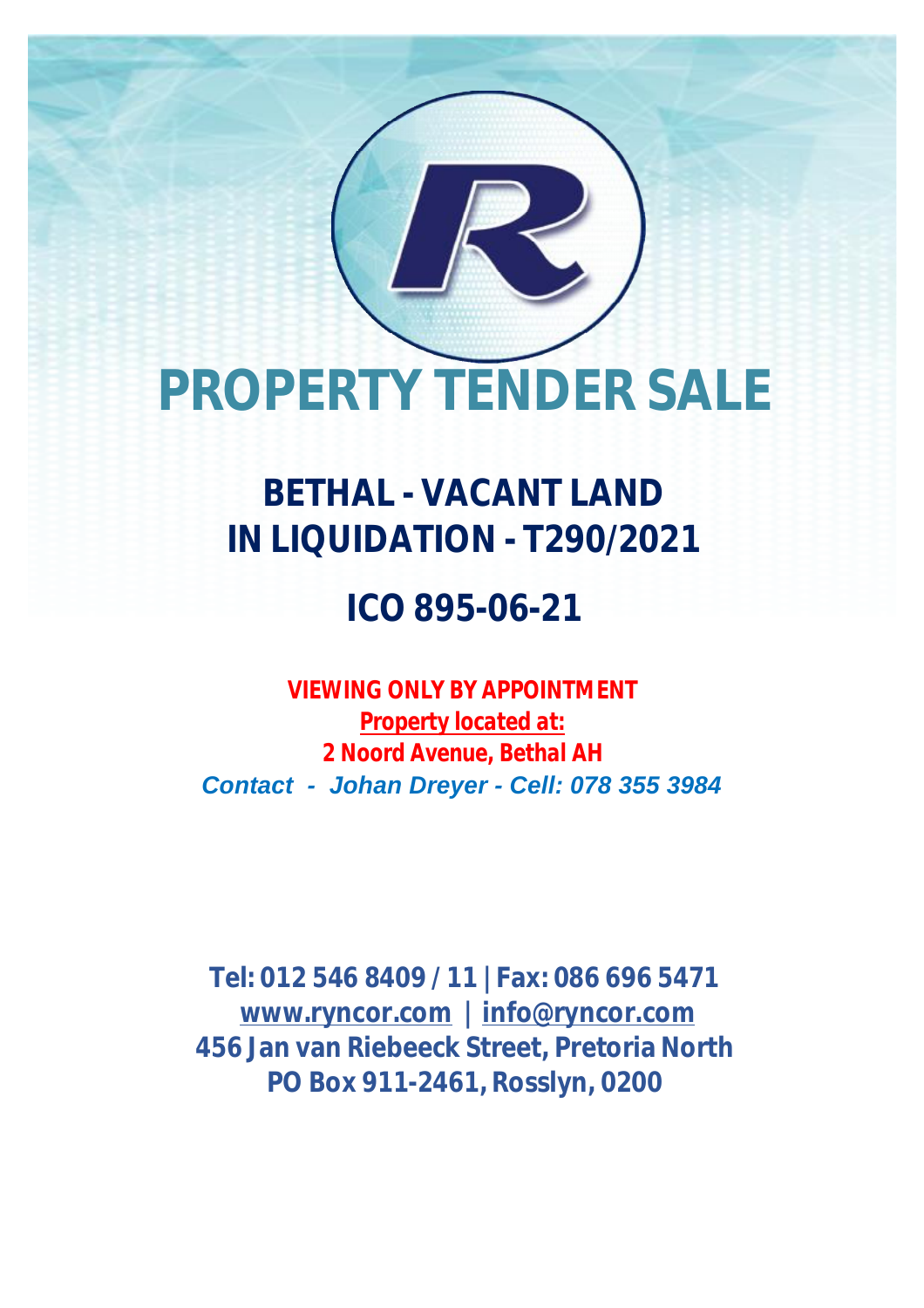

#### **TENDER REGISTRATION FORM**

**Declaration of agreement by the undersigned with the general terms and conditions of this tender sale.**

I/We, the undersigned \_\_\_\_\_\_\_\_\_\_\_\_\_\_\_\_\_\_\_\_\_\_\_\_\_\_\_\_\_\_\_\_\_\_\_\_\_\_\_\_\_\_\_\_\_\_\_\_\_\_\_\_ , hereby submit to you the the following irrevocable bid(s), without any restrictions according to the general terms and conditions of this tender sale by this, to purchase the materials as follows:

#### **\* PLEASE COMPLETE ALL THE REQUESTED FIELDS BELOW IN CAPITAL LETTERS TO PREVENT BID CANCELLATION**

**NAME OF COMPANY:**

**NAME AND SURNAME:**

**COMPANY VAT REGISTRATION NUMBER:**

**ID NUMBER AND COPY OF ID DOCUMENT:**

**PHYSICAL ADDRESS:**

**POSTAL ADDRESS:**

**CODE: COUNTRY:**

**TELEPHONE NUMBER (BUSINESS HOURS):**

#### **MOBILE TELEPHONE NUMBER:**

**FAX NUMBER:**

**E-MAIL ADDRESS:** 

SIGNATURE: COMPANY STAMP:

**DATE: TIME: PLACE:**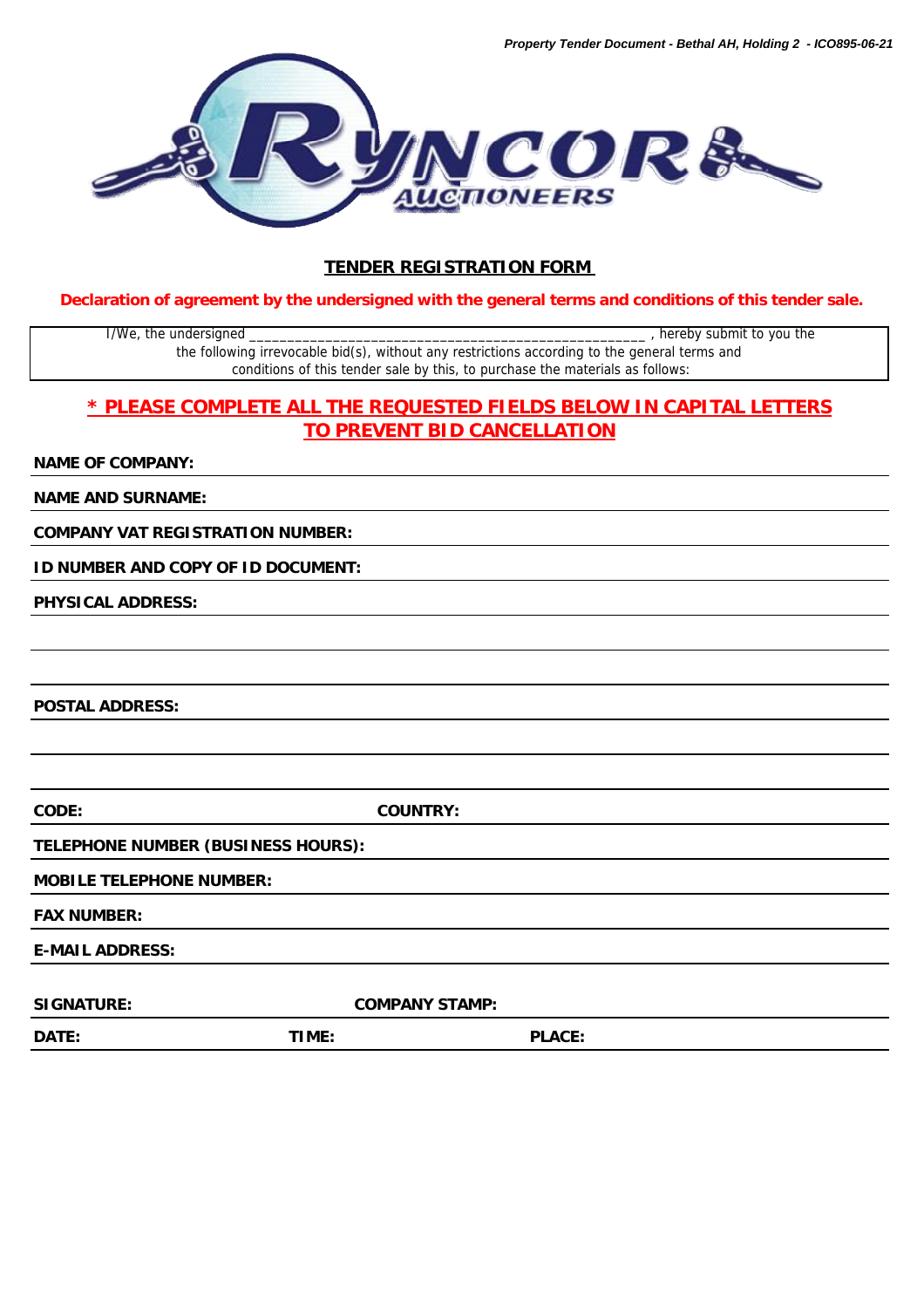| <b>TENDER ITEMS</b> |                   |                                                                                                                                                                                                                                                                                                                                                                                                                            |                                                                                          |  |  |  |
|---------------------|-------------------|----------------------------------------------------------------------------------------------------------------------------------------------------------------------------------------------------------------------------------------------------------------------------------------------------------------------------------------------------------------------------------------------------------------------------|------------------------------------------------------------------------------------------|--|--|--|
| <b>LOT NO</b>       | <b>PRODUCT NO</b> | <b>DESCRIPTION</b>                                                                                                                                                                                                                                                                                                                                                                                                         | <b>AMOUNT IN RAND</b><br>(Excluding 15% VAT (If Applicable) &<br>10% Buyer's Commission) |  |  |  |
| Lot 001             | ICON/T290/2021    | BETHAL AH, HOLDING 2 - VACANT LAND<br>Erf Size: 4.7326 Hectare<br>Physical Address: 2 Noord Avenue, Bethal AH<br>Title Deed number: T10594/2010<br>Township: Bethal Agricultural Holdings<br>Erf Number: Holding 2<br>Servitudes: ±3 240 m <sup>2</sup> right of way servitude situated<br>along southern boundary (Street boundary).<br>Registered Owner: MBS Transport cc<br>GPS Co-ordinates: 26°25'49.1"S 29°29'03.9"E |                                                                                          |  |  |  |

*\_\_\_\_\_\_\_\_\_\_\_\_\_\_\_\_\_\_\_\_ Signature*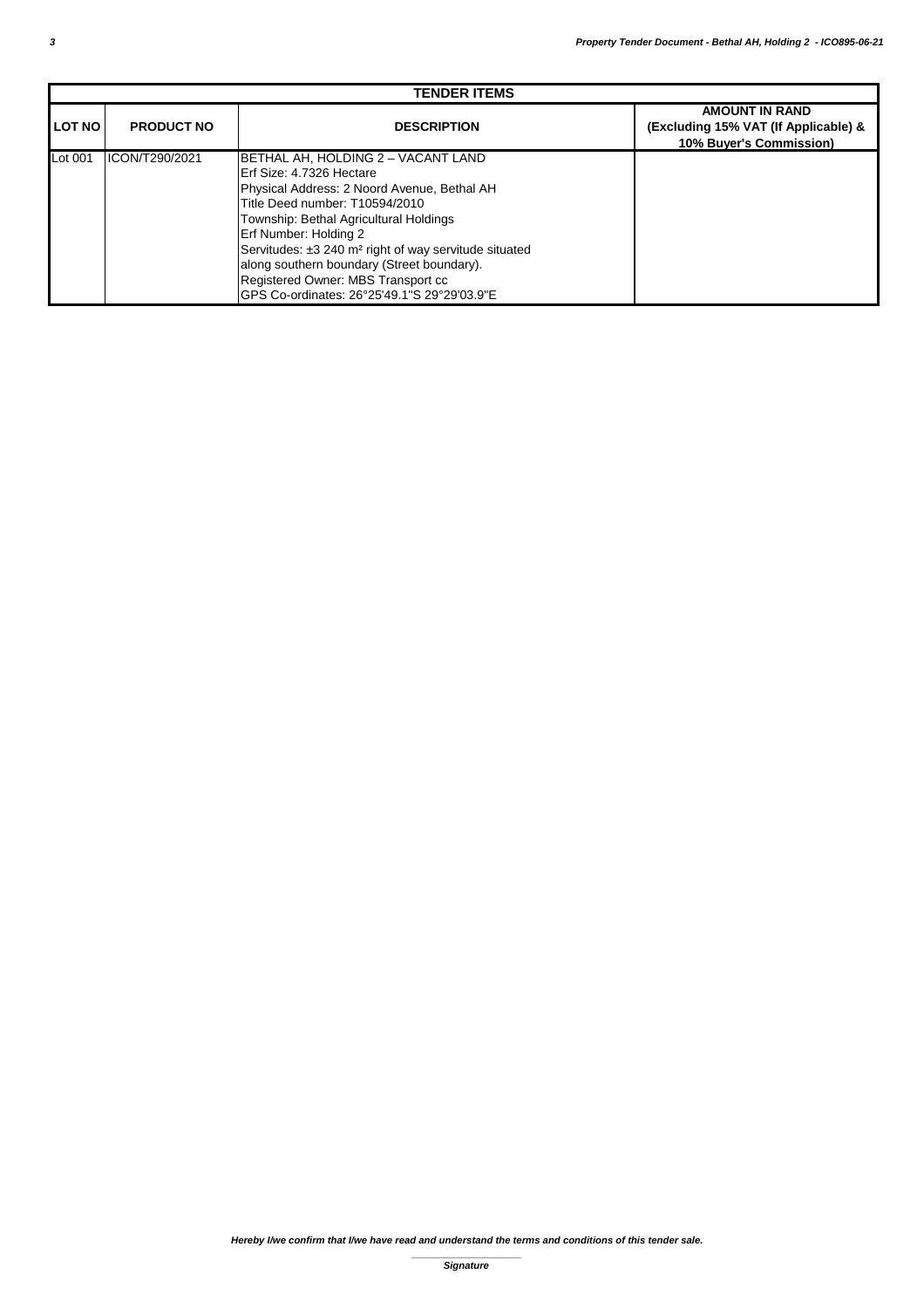

### **OFFER TO PURCHASE - PROPERTY**

What, if accepted, constitute a valid binding PURCHASE AGREEMENT between the parties

#### **BUYER:**

| I / We, the undersigned (s):                     |           |
|--------------------------------------------------|-----------|
|                                                  |           |
| <b>Company Name:</b>                             |           |
| <b>Name and Surname:</b>                         |           |
| <b>Identity Number:</b>                          |           |
| <b>Marital Status:</b>                           |           |
| <b>Physical Address:</b>                         |           |
| <b>Postal Address:</b>                           |           |
| <b>Telephone:</b>                                |           |
| <b>Cell Phone:</b>                               |           |
| <b>Email Address:</b><br>_______________________ | $\bullet$ |

(Hereafter referred to as the Buyer)

Hereby offer to buy from:

#### **SELLER:**

Icon Insolvency in their capacity as liquidators of the insolvent estate MBS Transport CC (In Liquidation) Farm 466, Leeuwfontein, Ekandastria, 1020

Master of the high court reference number: T10594/2010 Physical Address: 117 Phula Lodge, Swavelpoort, Pretoria Postal Address: P.O Box 92333, Mooikloof, 0059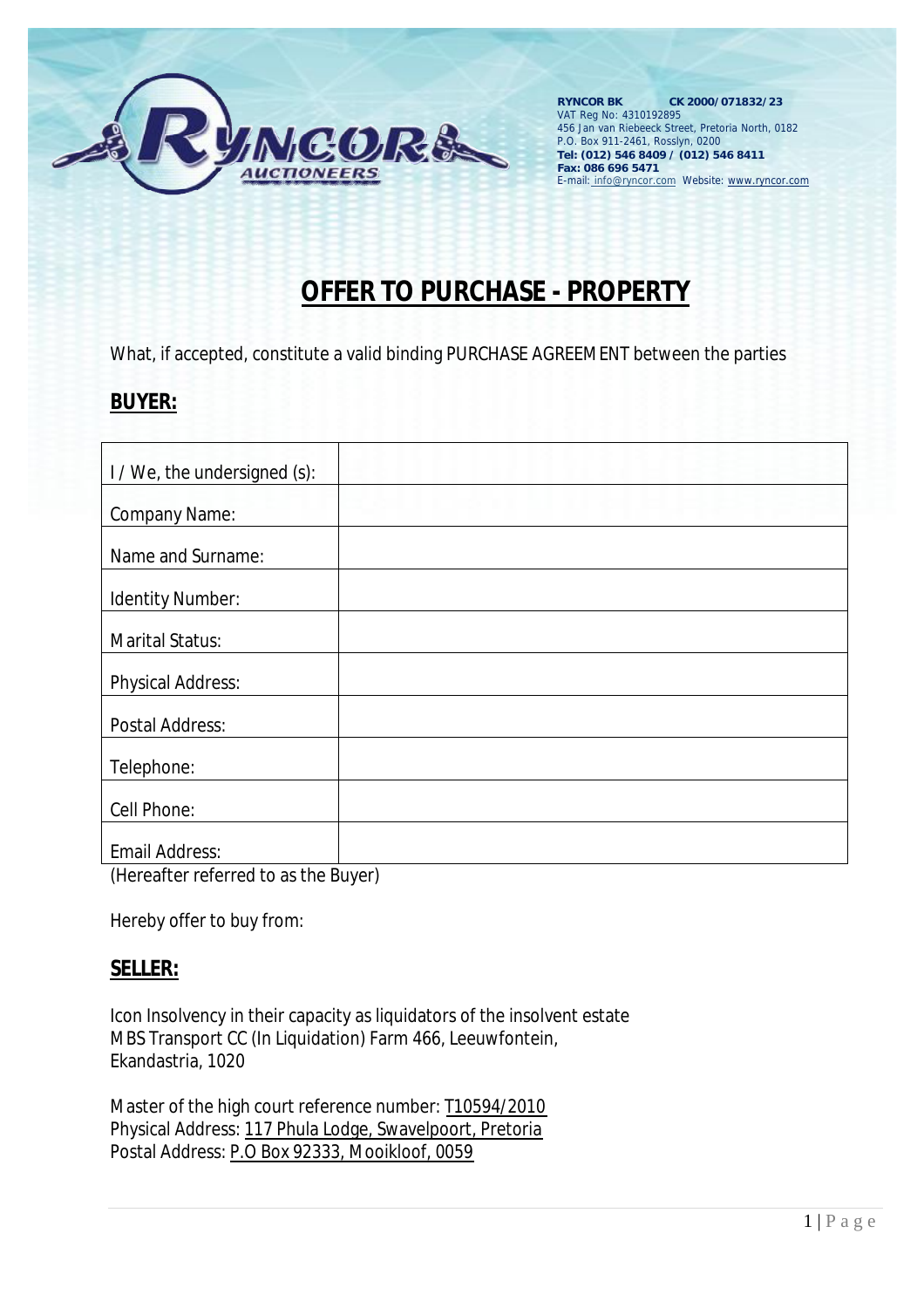

| <b>PROPERTY DECRIPTION:</b>   | <b>PURCHASE PRICE:</b>                                                                              |  |
|-------------------------------|-----------------------------------------------------------------------------------------------------|--|
| 2 Noord Avenue, Bethal AH     |                                                                                                     |  |
| <b>Erf Size:</b>              |                                                                                                     |  |
| <b>4.7326 Hectare</b>         |                                                                                                     |  |
| <b>Breakdown of property:</b> |                                                                                                     |  |
| <b>Title Deed number:</b>     | T10594/2010                                                                                         |  |
| <b>Township:</b>              | <b>Bethal Agricultural Holdings</b>                                                                 |  |
| <b>Erf Number:</b>            | <b>Holding 2</b>                                                                                    |  |
| <b>Servitudes:</b>            | ±3 240 m <sup>2</sup> right of way servitude situated along<br>southern boundary (Street boundary). |  |
| <b>GPS Co-ordinates:</b>      | 26°25'49.1"S 29°29'03.9"E                                                                           |  |
| <b>7.5 Buyers Commission</b>  |                                                                                                     |  |
| <b>VAT @ 15%</b>              |                                                                                                     |  |
| <b>TOTAL</b>                  |                                                                                                     |  |

#### (Hereafter referred to as PROPERTY)

The BUYER and the SELLER buy / sell in the condition in which it currently is, and the following conditions apply:

#### **1. PURCHASE PRICE:**

The purchase price is the amount of Four Hundred Thousand (R400,000.00) excluding of 7.5% Buyers Commission and VAT.

#### **2. VALUE ADDED TAX (VAT):**

The BUYER will over and above the purchase price, pay VAT at 15%. The above purchase price in paragraph 1 does not include VAT. VAT will be paid by the BUYER in addition to the above price.

#### **3. RATES & TAXES:**

The insolvent estate will be responsible for any outstanding rates & taxes of the PROPERTY.

#### **4. OWNER POSSESSION AND OCCUPATION:**  Possession and occupation of the PROPERTY, will be given to the PURCHASER as soon as the full purchase price + Commission & VAT shows in RYNCOR cc bank account.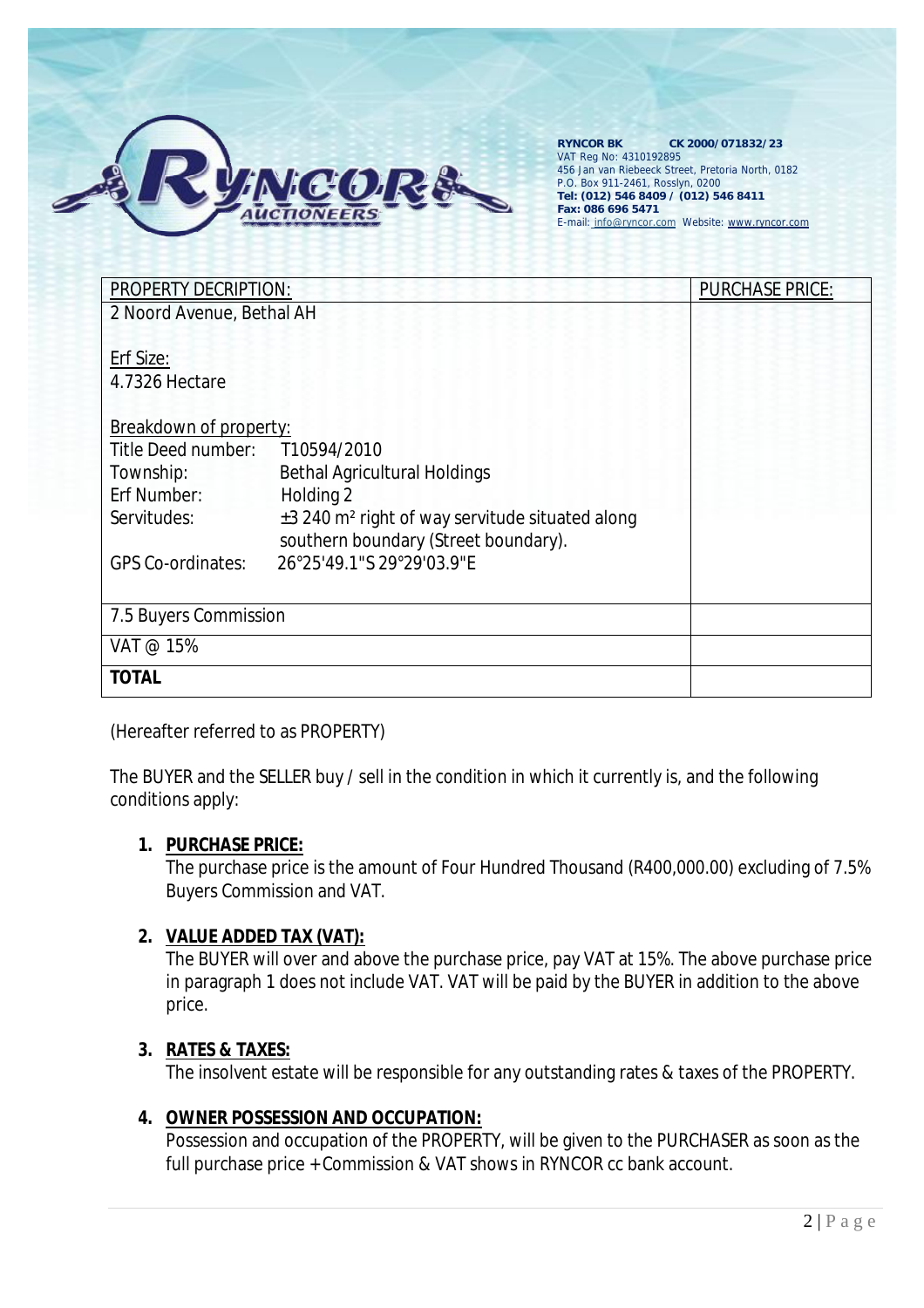

#### **5. AS IS:**

The BUYER acknowledges that he inspected the PROPERTY and that the PROPERTY sell as is. The SELLER and or RYNCOR CC, is not liable for any failing, whether hidden or not.

#### **6. VALIDITY OF CONTRACT:**

The parties agree that if this offer is accepted and signed by the SELLER, it is a valid, final and binding purchase contract between the parties. No amendment of the agreement shall be valid unless in writing and signed by both parties.

#### **7. JURISDICTION:**

For purposes of any legal proceedings that may arise from this agreement the parties submit to the jurisdiction of the Magistrates court who has jurisdiction under section 28 of the Magistrates Act 32 of 1944 as amended, notwithstanding that such proceeding is otherwise beyond the jurisdiction of the Magistrates court. This clause is deemed necessary written consent to establish that jurisdiction in the Magistrates court granted under Section 45 of the Magistrates Act 32 of 1944 as amended.

#### **8. LEGAL COSTS:**

If any steps or legal proceedings of any nature whatsoever, brought against any of the parties hereto for the breach or noncompliance with any provision of this agreement, such party will be liable to pay all legal costs incurred to an attorney-client scale, including the cost of counsel, if applicable.

#### **9. DOMICILIUM CITANDI ET EXECUTANDI:**

The parties choose respectively notice for all purpose of this contract, the physicals addresses provided by them on page one of these listed as their respective domicilium citandi et executandi for the delivery of any notice and / or processes, and it is agreed that all applications within the Republic of South Africa by prepaid registered mail to the specified address sent off, be considered within 4 (four) days after postage to be received. Each party may from time to time edit that party's domicilium by delivery of written notice to that effect to the other part.

#### **10. AMENDMENT:**

No amendment of the agreement shall be valid unless in writing and signed by both parties.

#### **11. AGENT COMMISSION:**

The BUYER will be responsible to pay agent commission at 7.5% (seven point five persent) of the purchase price plus VAT at 15% to RYNCOR CC in addition to the purchase price.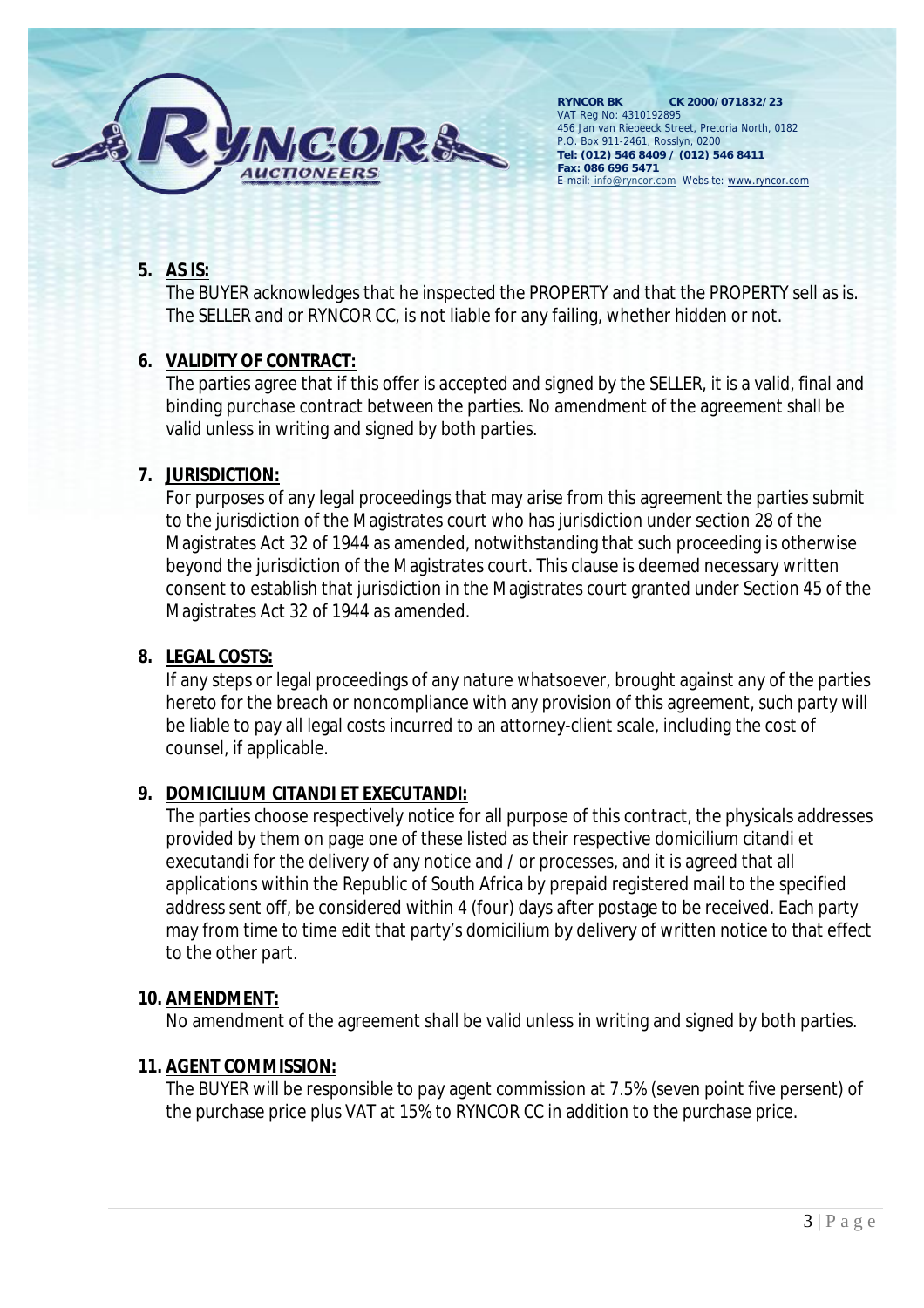

|                      |                  | 2022 |
|----------------------|------------------|------|
| <b>AS WITNESSES:</b> |                  |      |
|                      | <b>BUYER</b>     |      |
| 2.                   |                  |      |
| 1.                   |                  |      |
|                      | <b>RYNCOR CC</b> |      |
| 2.                   |                  |      |